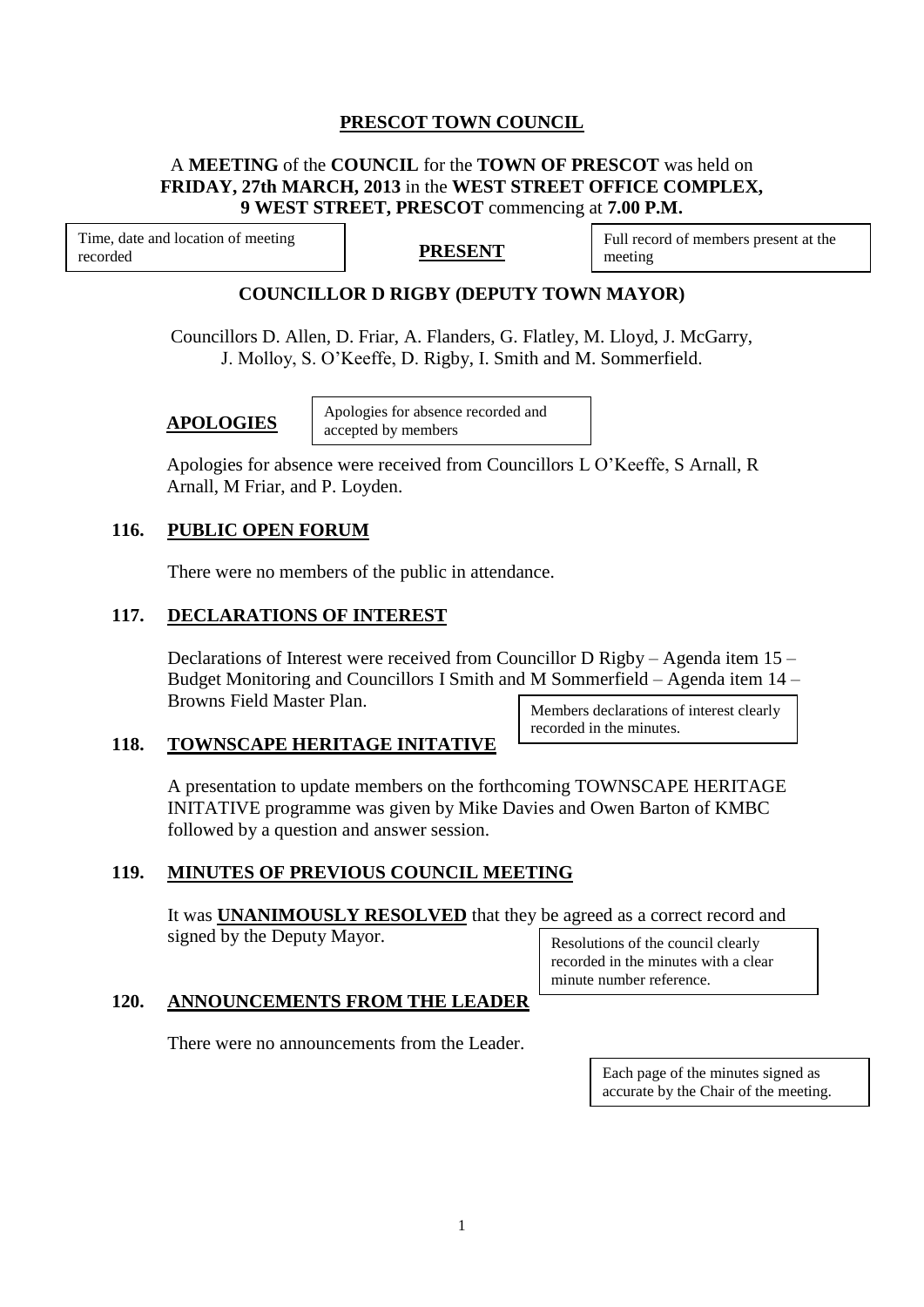# **121. ANNOUNCEMENTS FROM THE TOWN CLERK**

**Green Space**  Eaton Street Covered in agenda item 13.

Browns Field Covered in agenda item 14.

#### **New Town Hall**

TC has written to 10 contractors asking for information and references in order to short list for the tender process, that information has been requested for 10th April. This should coincide nicely with the borrowing approval from DCLG (usually 2 weeks following submission) Agenda item 12.

The empty barrels have also been moved according to legal requirements.

Building Control. The current staircase in the new Town Hall will not pass fire regulations with regard to evacuation of wheelchair bound users. In order to meet the regulations the staircase would need to be considerably widened or a lift installed. Arkhibuild have explored the available options with the cheapest being the installation of a domestic type disability lift at a cost of 15K it is believed that this cost can be offset by the saving on the original stair lift and the saving on the kitchen.

#### **Finance**

Covered in agenda.

#### **Quality Council** – Progress

Test 5 – Annual Report - TC and Mayor will soon be working on the annual report for production and dissemination to the Residents of Prescot by 30thJune. If anyone wants to suggest any items for inclusion please submit them to the Town Clerk.

Items for inclusion

- New Town Hall Development
- Eaton Street Park
- Browns Field
- Prescot Carnival
- Christmas Light Switch on
- Townscape Heritage Initiative
- Launch of the PTC Website

Test 8 – Promoting local democracy and citizen ship - Details of Council Vacancy and election have been advertised on the notice boards and website, along with details of where to cast your vote.

Town Clerk has been approached by KMBC to support an initiative by Knowsley Park Centre for Learning aimed at increasing GCSE Mathematics attainment. The initiative is along the lines of a 'Making Maths Real' programme and will provide students with real life maths scenarios like budgeting for events etc.

#### Other Items

Clarity and amendments to Standing orders and terms of reference for Prescot Town Council. No suggestions submitted at this point.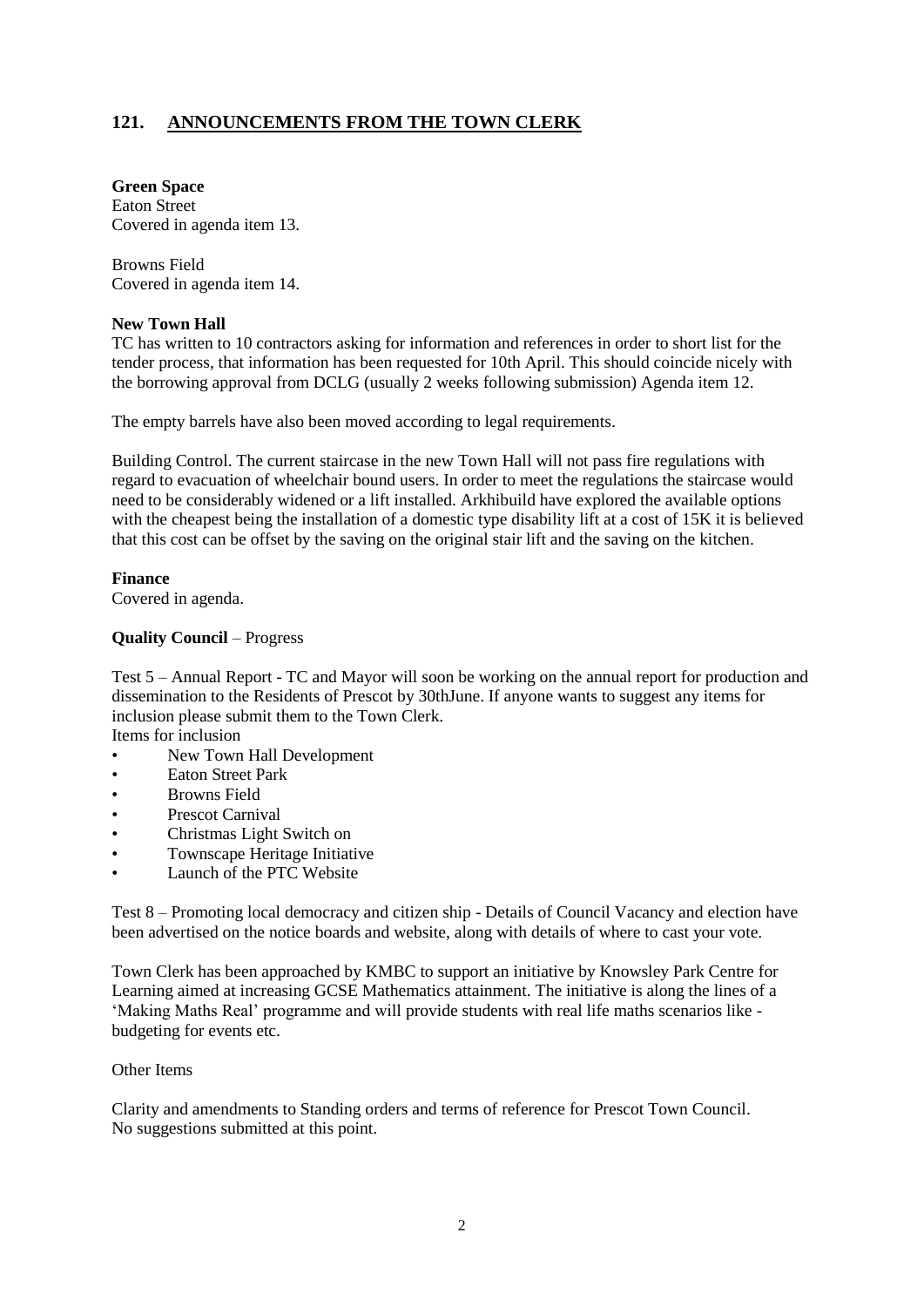North West Funfair will be located on the old Steal works site from 28 March to 14 April. Opening hours will be 1pm until 9pm daily.

Lighting works on Leyland Street letter and plan attached.

Knowsley Flower Show shuttle bus – KMBC have asked if the Town Council would like to sponsor a shuttle bus from Prescot to Court Hey Park at a cost of £300. The bus will contain a large poster advertising the TC's sponsorship, in addition to this the Town Council will also get a full page advert at the cost of half a page and PTC logo will appear on 10,000 postcards, 100 A4 posters, 2000 programmes. This is a good opportunity for advertising the Town Council and raising its profile to residents.

# **122. MAYORAL ENGAGEMENTS**

A schedule of Mayoral Engagements was submitted.

It was **UNANIMOUSLY RESOLVED** that the schedule be **NOTED**.

## **123. PLANNING DECISIONS**

It was **UNANIMOUSLY RESOLVED** that the decisions be **NOTED**

## **124. FUNDING APPLICATIONS**

Applications from MALS and Friends of Henley Park were submitted for consideration.

### MALS Merseyside

It was **UNANIMOUSLY RESOLVED** to refuse this application on the grounds of clarity. It was moved and seconded that a representative from MALS be invited to the next Council Meeting to provide more detail on nature of their work.

Friends of Henley Park

It was **UNANIMOUSLY RESOLVED** to refuse this application on the grounds of Henley Park not being within the township of Prescot.

## **125. TOWN HALL BORROWING APPROVAL**

Members were asked to consider the report submitted by the Town Clerk detailing various loan options available to the Town Council through the Department for Communities and Local Government borrowing scheme in order that a loan application could be completed.

## It was **UNANIMOUSLY AGREED** that

(i) The Town Council make an application to the Secretary of State by way of the Department for Communities and Local Government (DCLG) for borrowing approval of £500,000; and